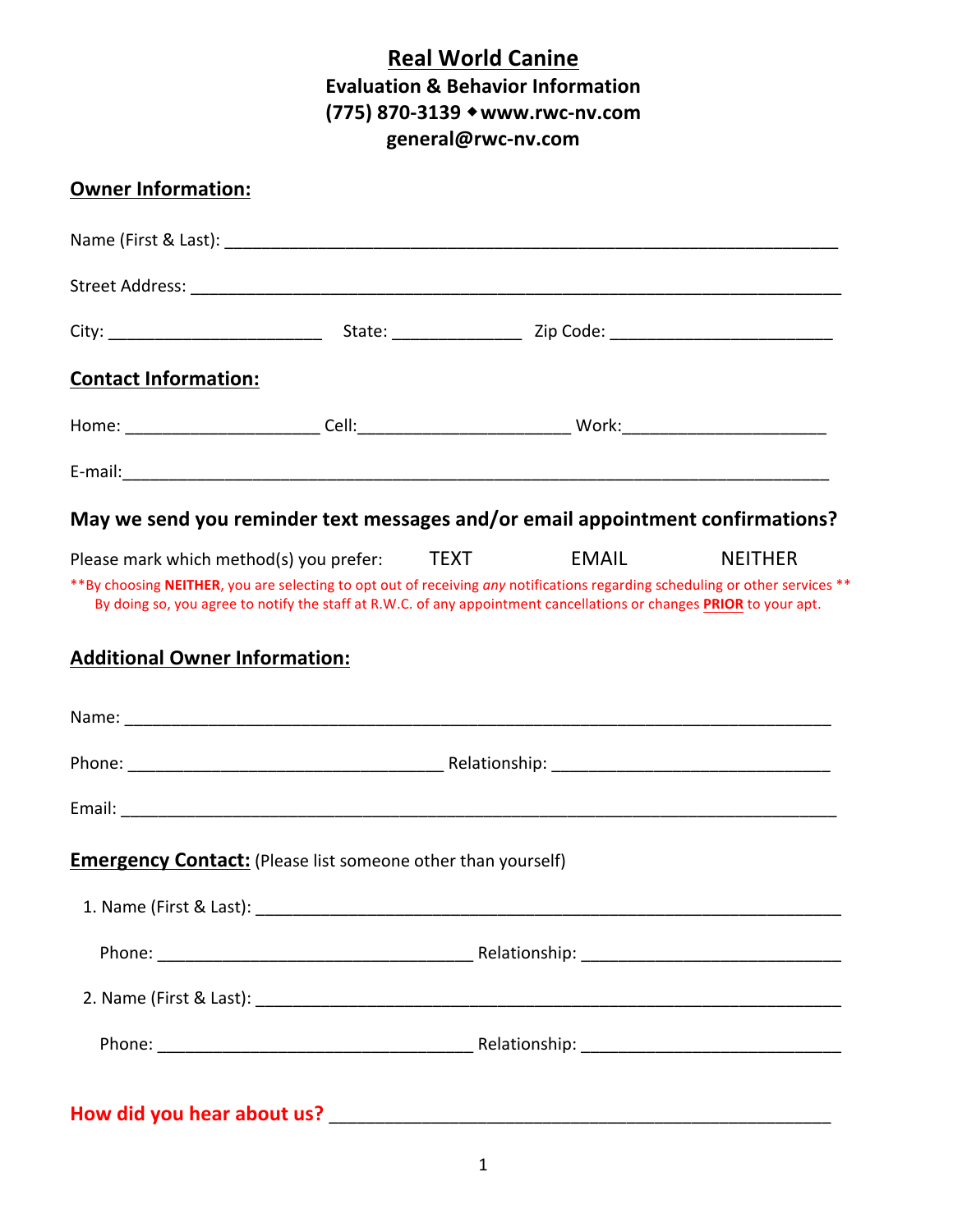# Dog Information:

|                              | Date of Birth: _________________________ Weight: _________________ Color: _________________________                                                  |  |     |  |           |
|------------------------------|------------------------------------------------------------------------------------------------------------------------------------------------------|--|-----|--|-----------|
|                              | Sex: MALE FEMALE Is your dog: SPAYED NEUTERED INTACT                                                                                                 |  |     |  |           |
|                              | If yes, at what age was your dog fixed: ________ wks                                                                                                 |  | yrs |  |           |
|                              | If not fixed, what are your reasons for not fixing: (Mark all that apply)<br>-Show Dog ___________ -Plan to Breed__________ -Health Concerns________ |  |     |  |           |
|                              | Is your dog micro chipped? YES NO Microchip #: _________________________________                                                                     |  |     |  |           |
| (If yes please list below)   | Does your dog have any known allergies? YES NO                                                                                                       |  |     |  |           |
|                              | May we use our treats for training purposes? YES NO I will provide my own treats                                                                     |  |     |  |           |
| (Please describe/list below) | Does your dog have any current or prior medical injuries and/or illnesses? YES                                                                       |  |     |  | <b>NO</b> |
|                              |                                                                                                                                                      |  |     |  |           |
|                              |                                                                                                                                                      |  |     |  |           |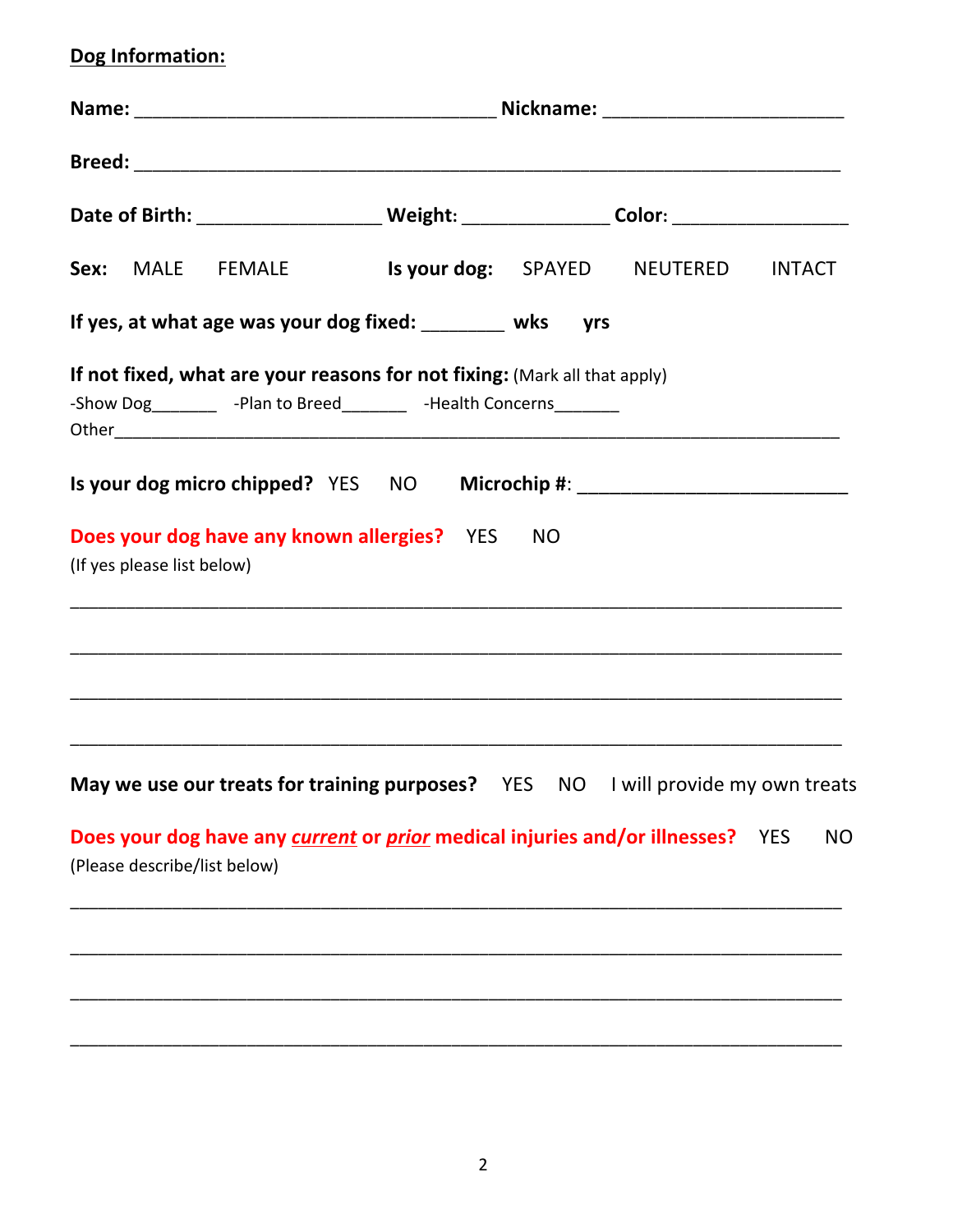## List ALL medications/treatments your dog is currently receiving or has received (including

**Name of Medication The Cosage/Frequency Given** | Date Started Medication

heartworm, flea preventative, dietary supplements, herbal/homeopathic treatments, etc.):

#### **Veterinarian Information:**

| <b>Clinic Name:</b>    |        |  |
|------------------------|--------|--|
| Primary Doctor's Name: | Phone: |  |
| Address:               |        |  |

**Has Real World Canine received your vaccination records? (Bordetella (Kennel Cough), Rabies, and Parvo (DHPP) are MANDATORY):** YES NO

**What are your primary goals for your dog:** (Please mark all that apply) \_\_\_\_\_ Exercise \_\_\_\_\_\_ Leash Manners \_\_\_\_\_\_ General Manners \_\_\_\_\_\_ Socialization \_\_\_\_\_!!Puppy!Foundations!(Socialization,!Confidence!Building,!Crate Training, Exposure!to!"Real!World"! obstacles/scenarios i.e. sounds, textures, objects, how to properly handle interactions w. people/dogs, etc.) Basic Obedience (Sit, Stay, Down, Come) Advanced Obedience (Stand, Place, Line Up, Drop Leash, Hand Signals) **EXECTE:** Behavior Modification: (Please describe *all* behavioral issues *in detail* below) Other: (Please describe below & on the following page) \_\_\_\_\_\_\_\_\_\_\_\_\_\_\_\_\_\_\_\_\_\_\_\_\_\_\_\_\_\_\_\_\_\_\_\_\_\_\_\_\_\_\_\_\_\_\_\_\_\_\_\_\_\_\_\_\_\_\_\_\_\_\_\_\_\_\_\_\_\_\_\_\_\_\_\_\_\_\_\_\_\_\_\_\_\_\_\_

\_\_\_\_\_\_\_\_\_\_\_\_\_\_\_\_\_\_\_\_\_\_\_\_\_\_\_\_\_\_\_\_\_\_\_\_\_\_\_\_\_\_\_\_\_\_\_\_\_\_\_\_\_\_\_\_\_\_\_\_\_\_\_\_\_\_\_\_\_\_\_\_\_\_\_\_\_\_\_\_\_\_\_\_\_\_\_\_

\_\_\_\_\_\_\_\_\_\_\_\_\_\_\_\_\_\_\_\_\_\_\_\_\_\_\_\_\_\_\_\_\_\_\_\_\_\_\_\_\_\_\_\_\_\_\_\_\_\_\_\_\_\_\_\_\_\_\_\_\_\_\_\_\_\_\_\_\_\_\_\_\_\_\_\_\_\_\_\_\_\_\_\_\_\_\_\_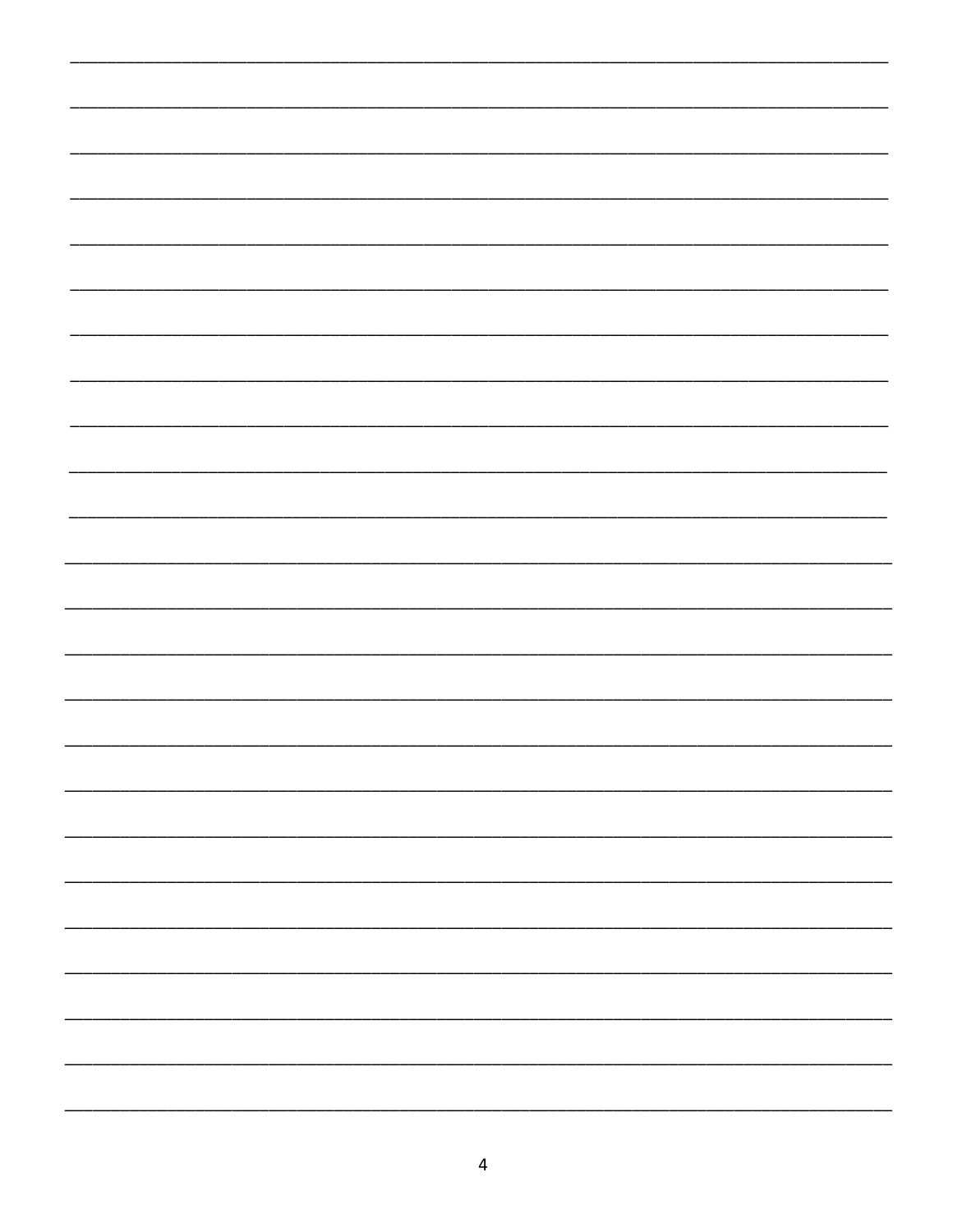| <b>Primary Behavior Problem:</b> |
|----------------------------------|
|----------------------------------|

What is the *primary* behavior problem you wish to address?

| growled or barked at someone.<br>** Approximate event dates and dog ages are ok                                                                                                                                                | Please use the following space to describe the very first time this problem presented itself, going back to<br>its earliest occurrence - i.e. If your dog is aggressive towards people, describe the first time she ever<br>-Please include where the incident occurred, who was present/involved (human & animal), the<br>events leading up to the incident, how you reacted, how your dog reacted, any changes in body<br>language or behavior (human & animal), and lastly how the incident was handled afterwards. |
|--------------------------------------------------------------------------------------------------------------------------------------------------------------------------------------------------------------------------------|------------------------------------------------------------------------------------------------------------------------------------------------------------------------------------------------------------------------------------------------------------------------------------------------------------------------------------------------------------------------------------------------------------------------------------------------------------------------------------------------------------------------|
| <b>First Incident:</b>                                                                                                                                                                                                         |                                                                                                                                                                                                                                                                                                                                                                                                                                                                                                                        |
|                                                                                                                                                                                                                                |                                                                                                                                                                                                                                                                                                                                                                                                                                                                                                                        |
|                                                                                                                                                                                                                                |                                                                                                                                                                                                                                                                                                                                                                                                                                                                                                                        |
| Details of Event: The Context of The Context of Event: The Context of The Context of The Context of The Context of The Context of The Context of The Context of The Context of The Context of The Context of The Context of Th |                                                                                                                                                                                                                                                                                                                                                                                                                                                                                                                        |
|                                                                                                                                                                                                                                |                                                                                                                                                                                                                                                                                                                                                                                                                                                                                                                        |
|                                                                                                                                                                                                                                |                                                                                                                                                                                                                                                                                                                                                                                                                                                                                                                        |
|                                                                                                                                                                                                                                |                                                                                                                                                                                                                                                                                                                                                                                                                                                                                                                        |
|                                                                                                                                                                                                                                |                                                                                                                                                                                                                                                                                                                                                                                                                                                                                                                        |
|                                                                                                                                                                                                                                |                                                                                                                                                                                                                                                                                                                                                                                                                                                                                                                        |
|                                                                                                                                                                                                                                |                                                                                                                                                                                                                                                                                                                                                                                                                                                                                                                        |
|                                                                                                                                                                                                                                |                                                                                                                                                                                                                                                                                                                                                                                                                                                                                                                        |
| <b>Most Recent Incident</b>                                                                                                                                                                                                    |                                                                                                                                                                                                                                                                                                                                                                                                                                                                                                                        |
|                                                                                                                                                                                                                                | Dog's age at time of occurrence:                                                                                                                                                                                                                                                                                                                                                                                                                                                                                       |
|                                                                                                                                                                                                                                |                                                                                                                                                                                                                                                                                                                                                                                                                                                                                                                        |
| <b>Details of Incident:</b>                                                                                                                                                                                                    |                                                                                                                                                                                                                                                                                                                                                                                                                                                                                                                        |
|                                                                                                                                                                                                                                |                                                                                                                                                                                                                                                                                                                                                                                                                                                                                                                        |
|                                                                                                                                                                                                                                |                                                                                                                                                                                                                                                                                                                                                                                                                                                                                                                        |
|                                                                                                                                                                                                                                |                                                                                                                                                                                                                                                                                                                                                                                                                                                                                                                        |
|                                                                                                                                                                                                                                |                                                                                                                                                                                                                                                                                                                                                                                                                                                                                                                        |
|                                                                                                                                                                                                                                |                                                                                                                                                                                                                                                                                                                                                                                                                                                                                                                        |
|                                                                                                                                                                                                                                |                                                                                                                                                                                                                                                                                                                                                                                                                                                                                                                        |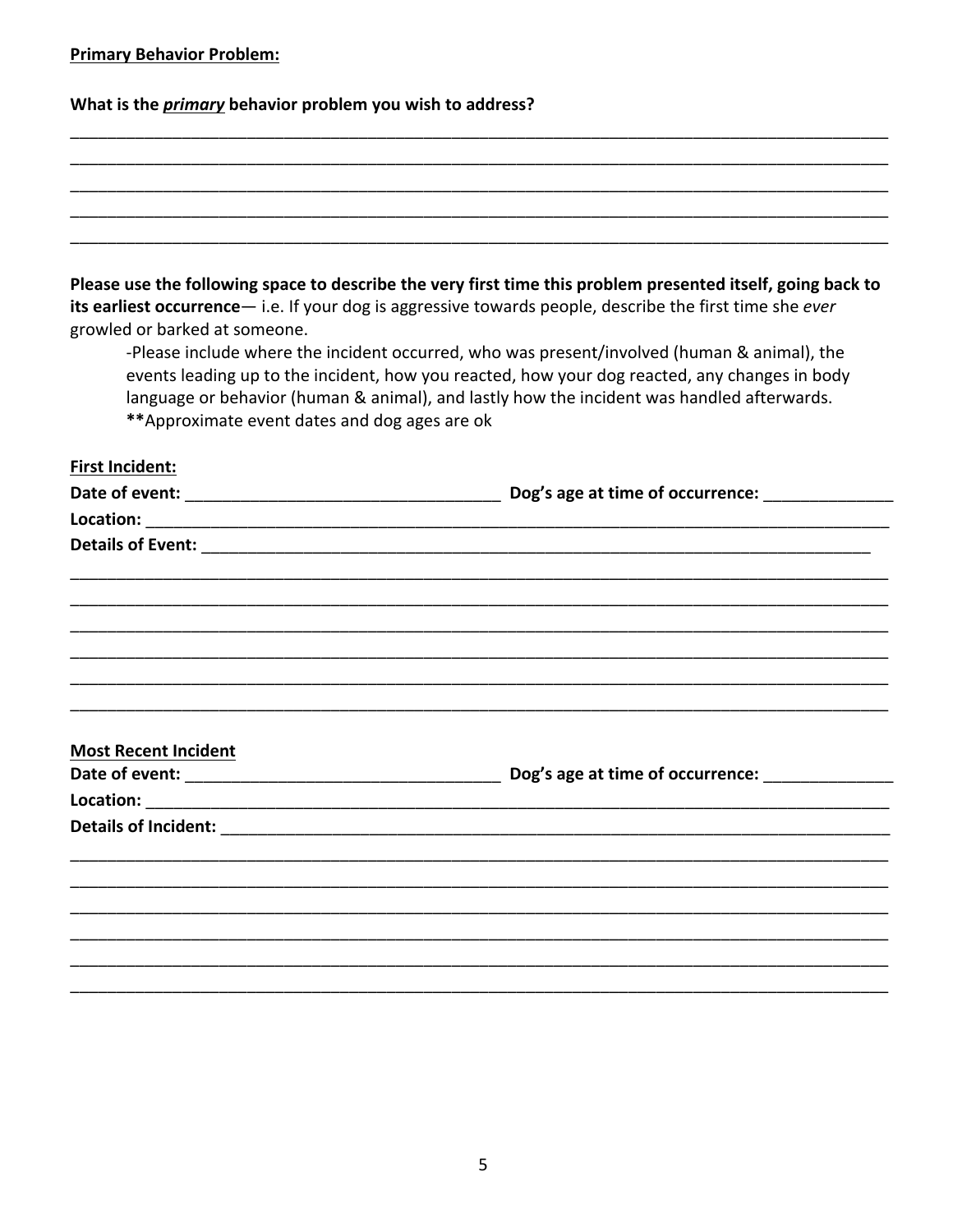| Frequency:                               |                                                                                                                                                                                                                           |  |           |
|------------------------------------------|---------------------------------------------------------------------------------------------------------------------------------------------------------------------------------------------------------------------------|--|-----------|
| How frequently does this behavior occur? |                                                                                                                                                                                                                           |  |           |
|                                          | 10+ times/day 10.10 times/day 1-6 times/week 1-0 times/week 2000 1-6 times per month                                                                                                                                      |  |           |
|                                          | <b>Is the frequency:</b> ______ Increasing _______ Decreasing _______ Unchanged                                                                                                                                           |  |           |
|                                          | How likely is your dog going to display the primary behavior issue when in a potentially provoking                                                                                                                        |  |           |
| situation?                               |                                                                                                                                                                                                                           |  |           |
|                                          | 25% of the time 15-50% of the time 151-75% of the time 25% of the time 25% of the time                                                                                                                                    |  |           |
|                                          | Please use the space below to describe any methods (i.e. positive reinforcement, distraction, etc.) or tools<br>(i.e. gentle leader, pinch prong collar, etc.) you've used to try and correct the primary behavior issue. |  |           |
|                                          |                                                                                                                                                                                                                           |  |           |
|                                          |                                                                                                                                                                                                                           |  |           |
|                                          |                                                                                                                                                                                                                           |  | <b>NO</b> |
|                                          |                                                                                                                                                                                                                           |  |           |
|                                          |                                                                                                                                                                                                                           |  | NO        |
|                                          |                                                                                                                                                                                                                           |  |           |
|                                          |                                                                                                                                                                                                                           |  | NO        |
|                                          |                                                                                                                                                                                                                           |  |           |
|                                          | How serious do you and the other members of the household find this problem:                                                                                                                                              |  |           |
|                                          |                                                                                                                                                                                                                           |  |           |
|                                          |                                                                                                                                                                                                                           |  |           |
|                                          |                                                                                                                                                                                                                           |  |           |
|                                          | Has anyone outside the household suggest you rehome this dog? Yes _____ No                                                                                                                                                |  |           |
|                                          | Has anyone outside the household suggest you euthanize this dog? Yes Mo                                                                                                                                                   |  |           |
|                                          | Have you or any household member considered rehoming this dog? Yes_____ No_____                                                                                                                                           |  |           |
|                                          | Have you or any household member considered euthanizing this dog? Yes No                                                                                                                                                  |  |           |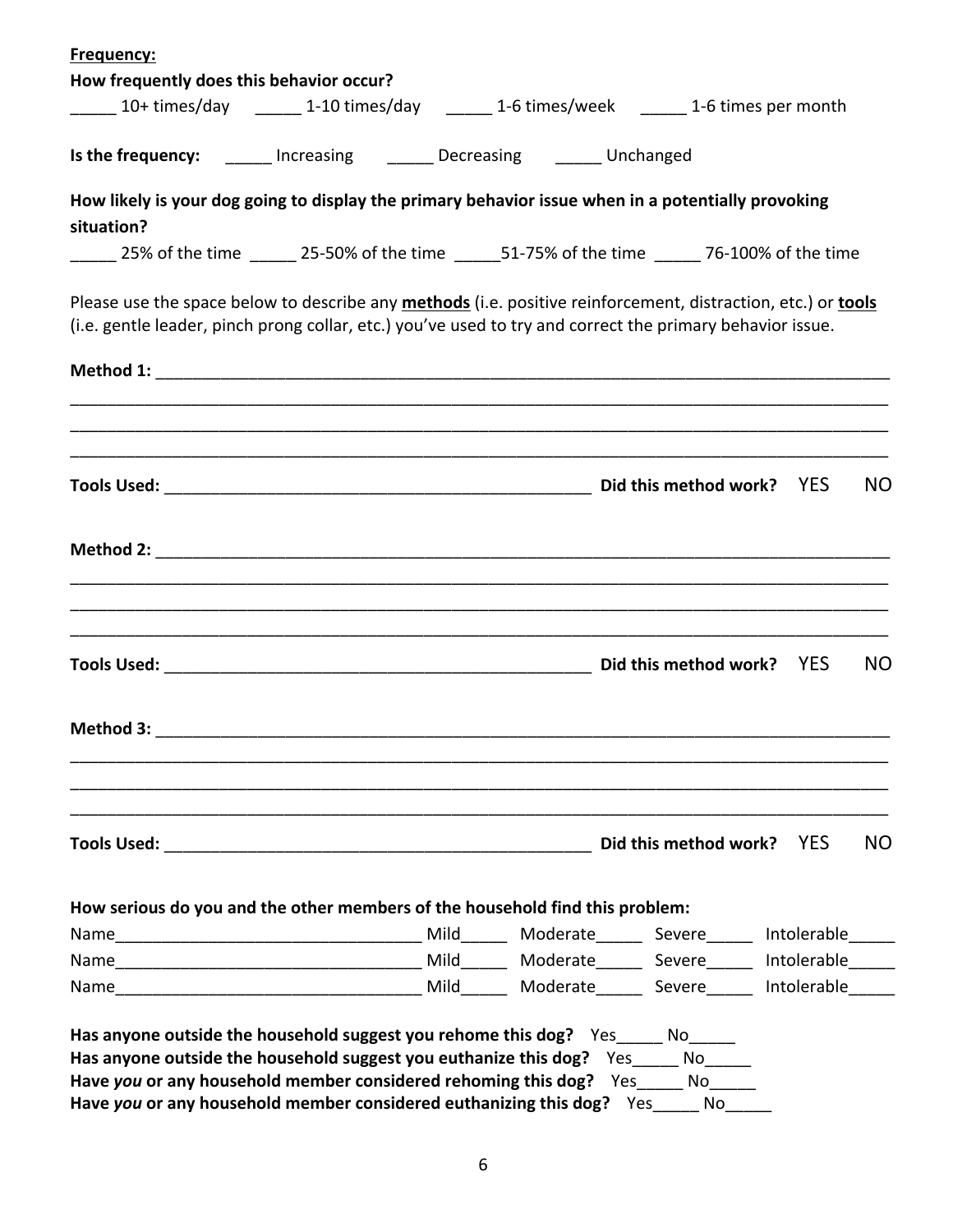#### Has your dog ever bitten a person? YES **NO**

| If yes, please use the spaces below to describe the injured person(s) and the incident(s) in as much detail as |
|----------------------------------------------------------------------------------------------------------------|
| possible:                                                                                                      |
| Incident 1:                                                                                                    |

How bad was the bite/injury your dog gave to the person: (select all that apply)

Made contact but left no mark Made small mark/bruise but did not break skin

\_\_\_\_Broke skin and left minor mark/bruise \_\_\_\_\_\_\_ Broke skin and left a puncture wound

Broke skin and left multiple punctures wounds Punctured and tore flesh

Required emergency treatment (please describe the type of treatment needed):

Incident 2:

How bad was the bite/injury your dog gave to the person: (select all that apply)

Made contact but left no mark Made small mark/bruise but did not break skin

Broke skin and left minor mark/bruise Broke skin and left a puncture wound

\_\_\_\_Broke skin and left multiple punctures wounds \_\_\_\_\_\_\_ Punctured and tore flesh

Required emergency treatment (please describe the type of treatment needed):

Have any bites been reported to Animal Control or other authorities? YES NO Has any injured person threatened/taken legal action because of an aggressive incident? YES **NO** If YES, please specify what legal action was taken and what the outcome was):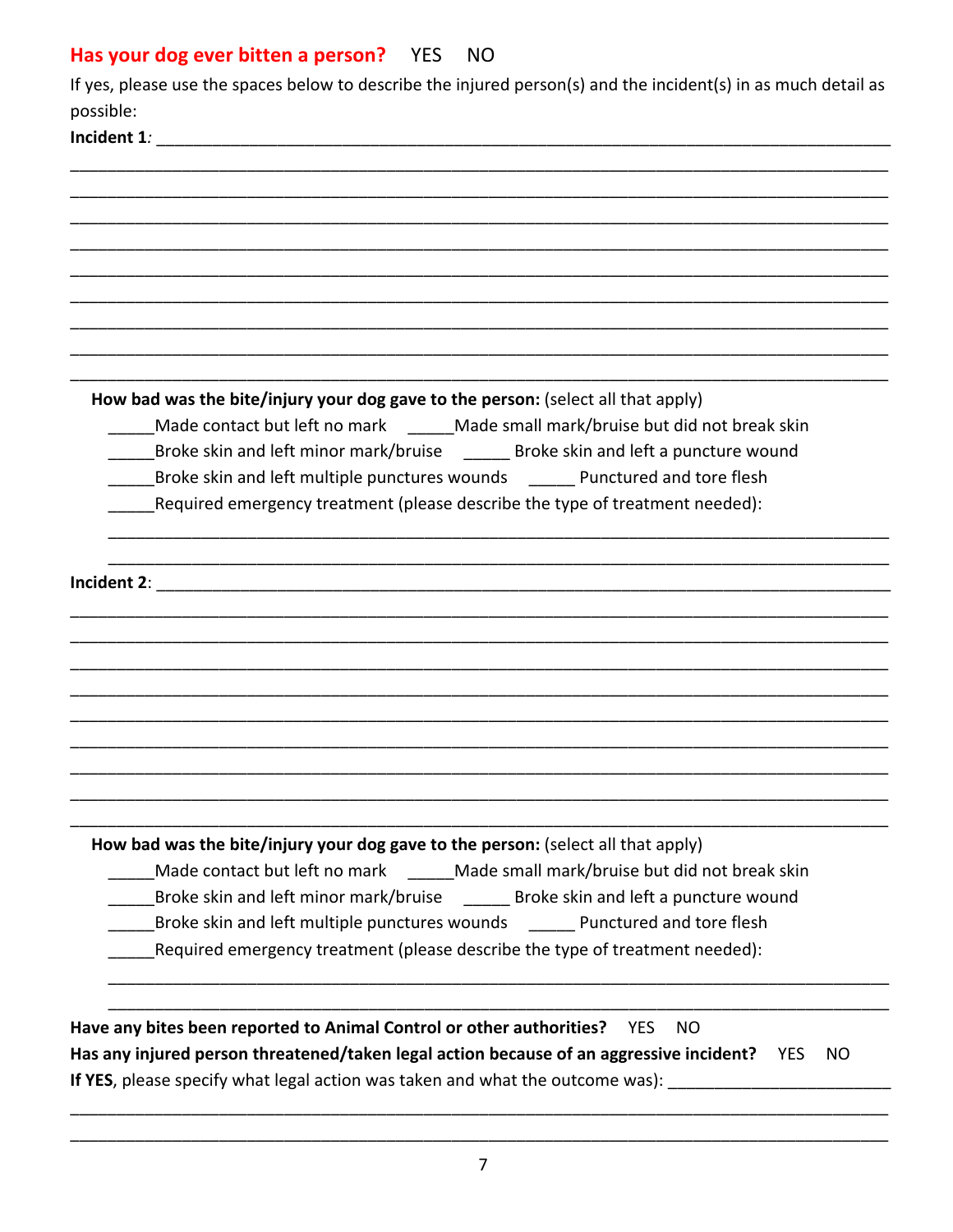### **Household Information:** People living in household:

| <b>Name</b> | Age | Relationship (Spouse, Son, Daughter,<br>Roommate, etc.) |
|-------------|-----|---------------------------------------------------------|
| 1.          |     |                                                         |
| 2.          |     |                                                         |
| 3.          |     |                                                         |
| 4.          |     |                                                         |
| 5.          |     |                                                         |

#### **Other people who interact with or are coming in and out of the house:**

| <b>Name</b> | Age | Relationship (Pet Sitter, Friend, Grand<br>Kids, etc.) |
|-------------|-----|--------------------------------------------------------|
| 1.          |     |                                                        |
| 2.          |     |                                                        |
| 3.          |     |                                                        |
| 4.          |     |                                                        |
| 5.          |     |                                                        |

| <b>Type of house: House</b>       | Apartment | Townhouse                      | Other:     |
|-----------------------------------|-----------|--------------------------------|------------|
| Neighborhood: Urban               | Suburban  | Rural                          |            |
| Do you have a yard? YES           | NO.       | If yes, how big is the yard?   |            |
| Is the yard fenced?<br><b>YES</b> | NO        | If yes, how high is the fence? |            |
| <b>Type of fence: Wood slats</b>  | Solid     | Wrought Iron                   | Chain Link |
| Other                             |           |                                |            |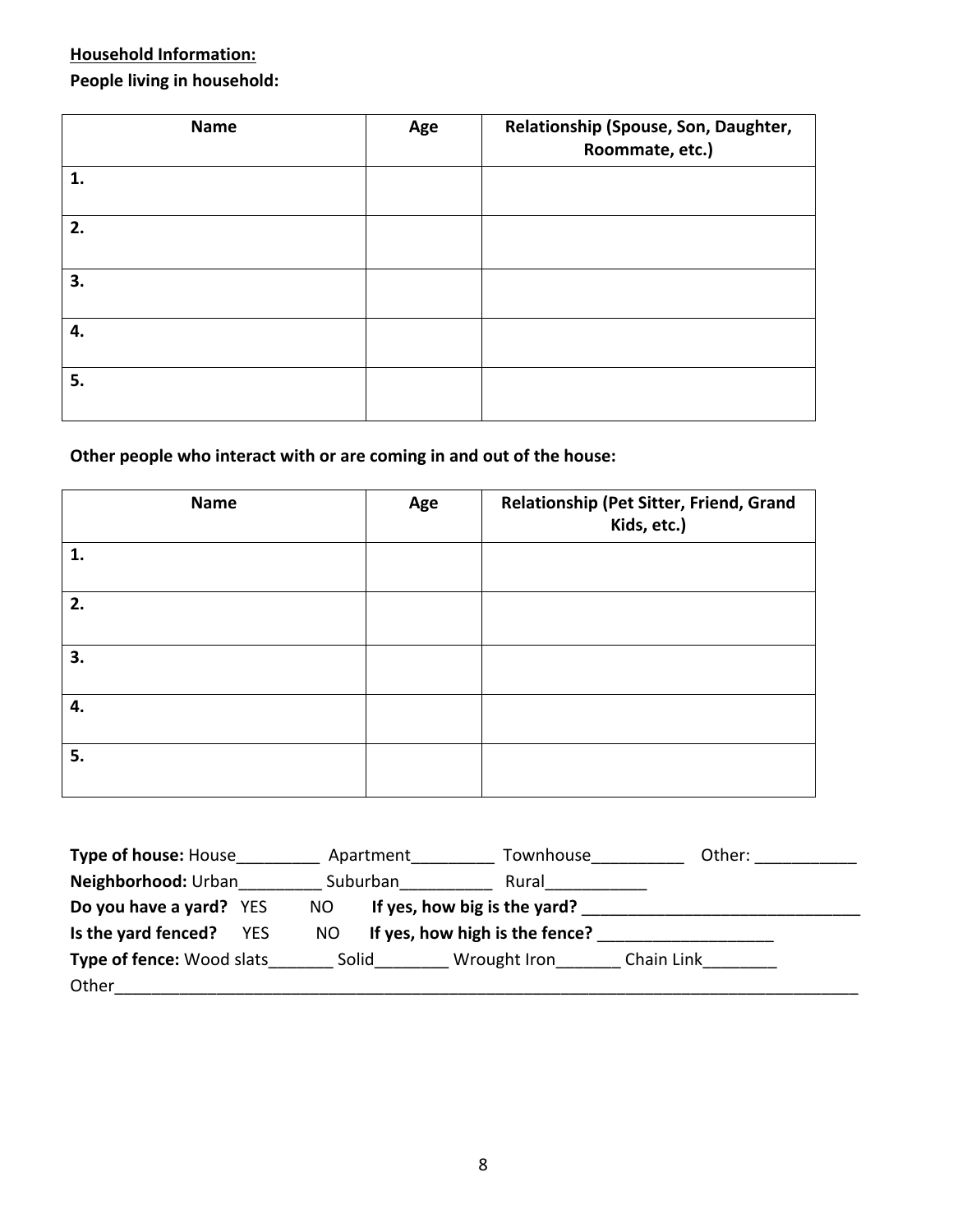### Other pets in household: (Please list in order of arrival into household)

| <b>Name</b>                     | <b>Species &amp; Breed</b>                                    | Male/Female<br>Spayed/Neutered                                                                                  | <b>Age Now</b> | <b>Age When</b><br><b>Obtained</b> |
|---------------------------------|---------------------------------------------------------------|-----------------------------------------------------------------------------------------------------------------|----------------|------------------------------------|
| 1.                              |                                                               |                                                                                                                 |                |                                    |
| 2.                              |                                                               |                                                                                                                 |                |                                    |
| 3.                              |                                                               |                                                                                                                 |                |                                    |
| 4.                              |                                                               |                                                                                                                 |                |                                    |
| 5.                              |                                                               |                                                                                                                 |                |                                    |
| <b>Acquisition Information:</b> |                                                               |                                                                                                                 |                |                                    |
|                                 | How old was this dog when acquired? _____________________ wks |                                                                                                                 | yrs            |                                    |
|                                 | Where did you obtain this dog: (Please specify below)         |                                                                                                                 |                |                                    |
|                                 |                                                               |                                                                                                                 |                |                                    |
|                                 |                                                               |                                                                                                                 |                |                                    |
|                                 |                                                               | - Performance Breeder: (Show, Hunting, Agility, etc.) _______________, HobbyBreeder _______________             |                |                                    |
|                                 |                                                               |                                                                                                                 |                |                                    |
|                                 |                                                               |                                                                                                                 |                |                                    |
|                                 |                                                               |                                                                                                                 |                |                                    |
|                                 |                                                               |                                                                                                                 |                |                                    |
|                                 | Why did you acquire this dog: (Mark all that apply)           |                                                                                                                 |                |                                    |
|                                 |                                                               | Single Adult Pet Family Pet Children's Pet Companion for Other Pet                                              |                |                                    |
|                                 |                                                               | Protection___________ Performance (Show, Hunting, Agility, etc.) __________ Breeding__________                  |                |                                    |
|                                 |                                                               | Mobility Emotional Support Other Communication Contains Communication of the Communication of the Communication |                |                                    |
|                                 |                                                               |                                                                                                                 |                |                                    |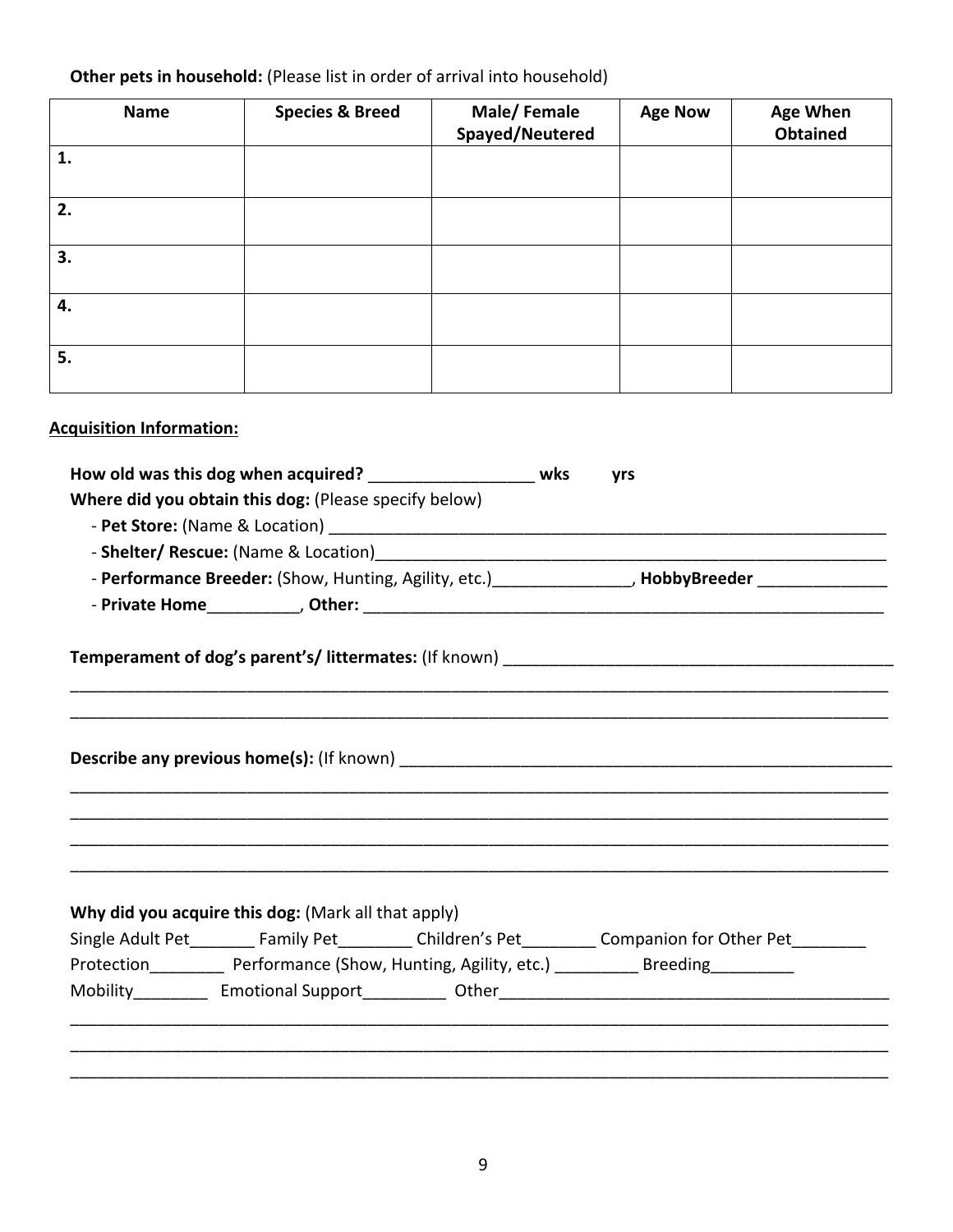### **Daily Activities and Routine:**

| Feeding:                                                                                                                                                                                                                                   |  |
|--------------------------------------------------------------------------------------------------------------------------------------------------------------------------------------------------------------------------------------------|--|
|                                                                                                                                                                                                                                            |  |
|                                                                                                                                                                                                                                            |  |
|                                                                                                                                                                                                                                            |  |
| Types of food being fed:                                                                                                                                                                                                                   |  |
|                                                                                                                                                                                                                                            |  |
|                                                                                                                                                                                                                                            |  |
|                                                                                                                                                                                                                                            |  |
|                                                                                                                                                                                                                                            |  |
|                                                                                                                                                                                                                                            |  |
| Eats Right Away______ Picky Eater______ Anxious Eater______ Grazer______ Slow Eater______                                                                                                                                                  |  |
| Food Possessive w. people________ Food Possessive w. Dogs _______ Other:                                                                                                                                                                   |  |
| Sleeping:<br>Where does your dog sleep at night? Where the control of the control of the control of the control of the control of the control of the control of the control of the control of the control of the control of the control of |  |
| If disturbed while sleeping, what is your dog's reaction: (check all that apply)                                                                                                                                                           |  |
| Happy Startled Growls Barks Bites Scared Grumpy Playful                                                                                                                                                                                    |  |
| <b>Exercise:</b>                                                                                                                                                                                                                           |  |
| Does your dog get regular exercise on the leash? YES NO                                                                                                                                                                                    |  |
| If NO, why not? Pulls on leash__________ Aggressive _________ Reactive________ Don't have time_______                                                                                                                                      |  |
|                                                                                                                                                                                                                                            |  |
|                                                                                                                                                                                                                                            |  |
|                                                                                                                                                                                                                                            |  |
|                                                                                                                                                                                                                                            |  |
|                                                                                                                                                                                                                                            |  |
| What do you use to walk the dog: (check all that apply)                                                                                                                                                                                    |  |
| Flat Buckle Collar______ Harness______ Gentle Leader______ Choke Collar _____ Pinch Prong Collar_____                                                                                                                                      |  |
| Retractable Leash______ Long Leash (6ft+)______ Average Leash (4-6ft) ______                                                                                                                                                               |  |
|                                                                                                                                                                                                                                            |  |
| Does this tool work for you? YES NO Could be better                                                                                                                                                                                        |  |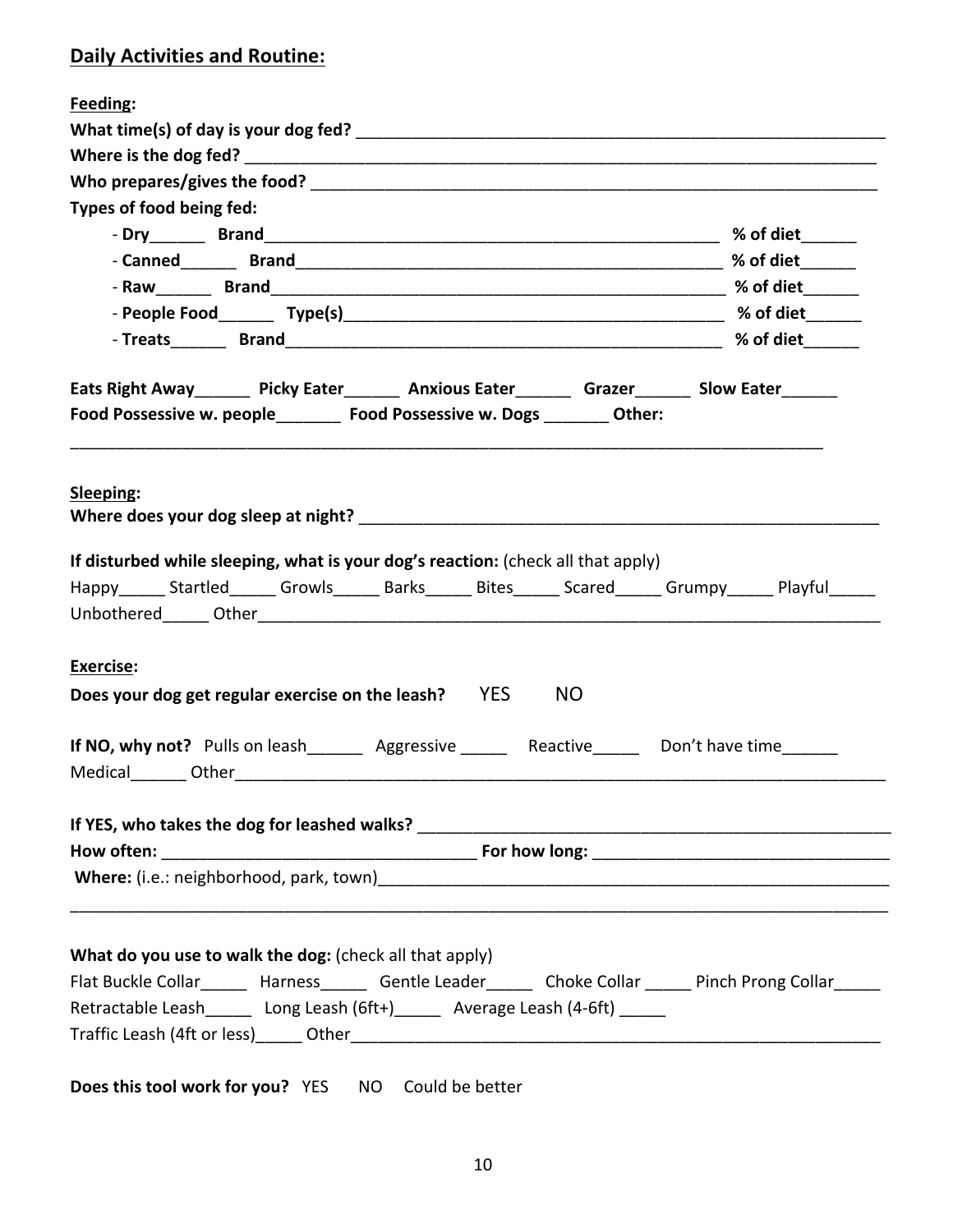#### **How is your dog on leash:**

**Excellent** (*never* pulls, never reacts to people and/or other dogs, pays attention to commands, walks side-by-side)

Good (*rarely* pulls, no negative reactions to people and/or other dogs, pays attention to commands, walks side-by-side)

Fair (*mildly* pulls, displays *some* mild reactivity towards people and/or other dogs, kind of pays attention to commands, walks out in front)

Poor (*consistently* pulls, *regularly* displays negative reactions towards people and/or other dogs, is easily distracted, does not/kind of pays attention to commands, difficult to control, walks out in front)

Bad (non-stop pulling, ALWAYS negatively reacts to people and/or dogs, distracted, does not listen to commands, constantly distracted, walks out front/zigzags)

| Does your dog get off-leash exercise? YES NO      |               |  |
|---------------------------------------------------|---------------|--|
| If Yes, who takes the dog for off-leash exercise? |               |  |
| How often?                                        | For how long? |  |
|                                                   |               |  |
|                                                   |               |  |

#### How does your dog do off-leash?

**Excellent** (*never* bolts, no negative reactions/charging at people and/or other dogs, *always* comes when called, is attentive to you/where you are, stays within 10ft of you)

Good (*never* bolts, no negative reactions/charging at people and/or other dogs, *mostly* comes when called, *mostly* pays attention to commands/where you are, stays within 25ft of you)

**Fair** (*occasionally* bolts but will return within a short time, displays *some* negative reaction/charges towards people and/or other dogs, *sometimes* comes when called, *somewhat* pays attention to you/where you are, is *regularly* farther than 25ft from you)

Poor (*consistently* bolts and does not return quickly, *regularly* displays negative reactions/charges towards people and/or other dogs, *barely/does not* come when called, *barely/does not* pay attention to you/where you are, is *always* farther than 25ft from you)

**Bad** (*always* bolts and does not return, *always* displays negative reactions/charges towards people and/or other dogs, *never* comes when called, *never* pays attention to you/where you are, is *never* closer than 25ft from you)

#### **Living%Spaces/Being%Left%Alone:**

**Where does your dog spend the most time when people are home:** 

- Loose in house -**Is there access to outside?** YES NO
- Lettain part of the house -Is there access to outside from this area? YES NO
- Indoors in a crate

**\_\_\_\_** Outside in a kennel

Other:!\_\_\_\_\_\_\_\_\_\_\_\_\_\_\_\_\_\_\_\_\_\_\_\_\_\_\_\_\_\_\_\_\_\_\_\_\_\_\_\_\_\_\_\_\_\_\_\_\_\_\_\_\_\_\_\_\_\_\_\_\_\_\_\_\_\_\_\_\_\_\_\_\_\_\_\_\_\_\_\_\_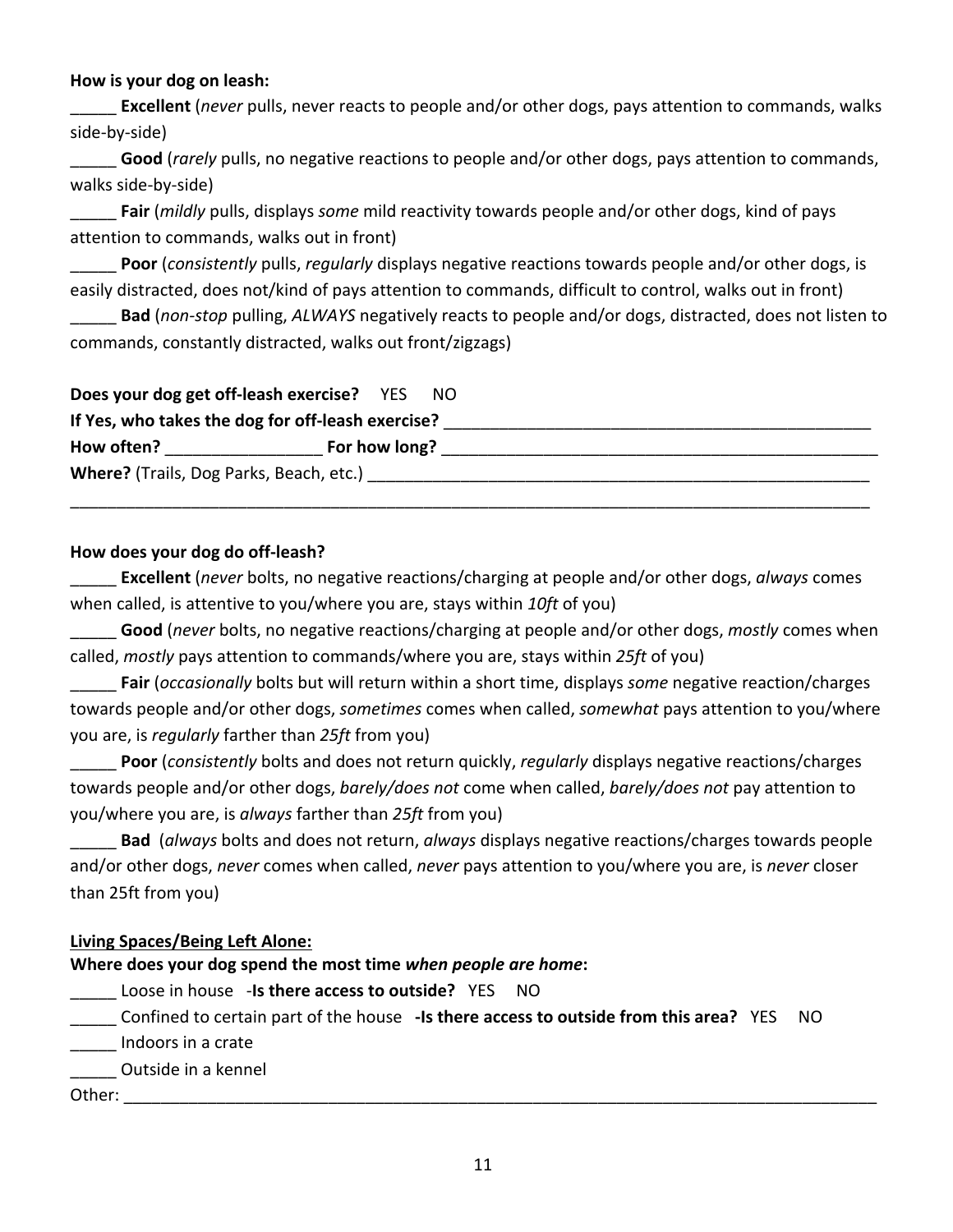| How long is your dog left alone on average a day? _______________________________<br>What is your dog's reaction to being left alone: (Please check all that apply)<br>Indifferent Depressed Barks for a short period then stops Non-Stop Barking<br>Cries/Howls for a short period then stops Mon-Stop Crying/Howling Urinates/Defecates<br>Tries to Escape bestructive Anxious Excited Nervous<br>Has your dog had any training? YES NO<br>If YES, please indicate the type of class, where (i.e. Petco, Petsmart, etc.), and at what age your dog received<br>the training<br><b>EXECUTE:</b> Private Lessons Where: <b>EXECUTE:</b> Age: <b>Age:</b> When <b>wks</b> yrs<br>_______ Other<br><b>yrs</b><br><b>Trained Ourselves</b><br>-How often do you/they spend time training the dog? _____________________________<br>What commands does your dog know? (If your dog is trained using a foreign language, please write the<br>English interpretation next to each command i.e. Platz = "Down" in German)<br>the contract of the contract of the contract of the contract of the contract of<br>What training techniques or tools have you used privately or during classes?: (please check all that apply)<br>Choke Collar________ Food Rewards_________ Verbal Praise_________ Play/Toys_______ Distraction______<br>Did/does your dog enjoy training? YES NO<br>How well does your dog obey commands with distractions?<br>Excellent_______ Good_______ Fair_______ Poor_______ Not At All_<br>How well does your dog obey commands without distractions? | <b>Living Spaces/Being Left Alone Continued:</b> |      |      |            |  |  |
|-----------------------------------------------------------------------------------------------------------------------------------------------------------------------------------------------------------------------------------------------------------------------------------------------------------------------------------------------------------------------------------------------------------------------------------------------------------------------------------------------------------------------------------------------------------------------------------------------------------------------------------------------------------------------------------------------------------------------------------------------------------------------------------------------------------------------------------------------------------------------------------------------------------------------------------------------------------------------------------------------------------------------------------------------------------------------------------------------------------------------------------------------------------------------------------------------------------------------------------------------------------------------------------------------------------------------------------------------------------------------------------------------------------------------------------------------------------------------------------------------------------------------------------------------------------------------|--------------------------------------------------|------|------|------------|--|--|
|                                                                                                                                                                                                                                                                                                                                                                                                                                                                                                                                                                                                                                                                                                                                                                                                                                                                                                                                                                                                                                                                                                                                                                                                                                                                                                                                                                                                                                                                                                                                                                       |                                                  |      |      |            |  |  |
|                                                                                                                                                                                                                                                                                                                                                                                                                                                                                                                                                                                                                                                                                                                                                                                                                                                                                                                                                                                                                                                                                                                                                                                                                                                                                                                                                                                                                                                                                                                                                                       |                                                  |      |      |            |  |  |
|                                                                                                                                                                                                                                                                                                                                                                                                                                                                                                                                                                                                                                                                                                                                                                                                                                                                                                                                                                                                                                                                                                                                                                                                                                                                                                                                                                                                                                                                                                                                                                       |                                                  |      |      |            |  |  |
|                                                                                                                                                                                                                                                                                                                                                                                                                                                                                                                                                                                                                                                                                                                                                                                                                                                                                                                                                                                                                                                                                                                                                                                                                                                                                                                                                                                                                                                                                                                                                                       | Training:                                        |      |      |            |  |  |
|                                                                                                                                                                                                                                                                                                                                                                                                                                                                                                                                                                                                                                                                                                                                                                                                                                                                                                                                                                                                                                                                                                                                                                                                                                                                                                                                                                                                                                                                                                                                                                       |                                                  |      |      |            |  |  |
|                                                                                                                                                                                                                                                                                                                                                                                                                                                                                                                                                                                                                                                                                                                                                                                                                                                                                                                                                                                                                                                                                                                                                                                                                                                                                                                                                                                                                                                                                                                                                                       |                                                  |      |      |            |  |  |
|                                                                                                                                                                                                                                                                                                                                                                                                                                                                                                                                                                                                                                                                                                                                                                                                                                                                                                                                                                                                                                                                                                                                                                                                                                                                                                                                                                                                                                                                                                                                                                       |                                                  |      |      |            |  |  |
|                                                                                                                                                                                                                                                                                                                                                                                                                                                                                                                                                                                                                                                                                                                                                                                                                                                                                                                                                                                                                                                                                                                                                                                                                                                                                                                                                                                                                                                                                                                                                                       |                                                  |      |      |            |  |  |
|                                                                                                                                                                                                                                                                                                                                                                                                                                                                                                                                                                                                                                                                                                                                                                                                                                                                                                                                                                                                                                                                                                                                                                                                                                                                                                                                                                                                                                                                                                                                                                       |                                                  |      |      |            |  |  |
|                                                                                                                                                                                                                                                                                                                                                                                                                                                                                                                                                                                                                                                                                                                                                                                                                                                                                                                                                                                                                                                                                                                                                                                                                                                                                                                                                                                                                                                                                                                                                                       |                                                  |      |      |            |  |  |
|                                                                                                                                                                                                                                                                                                                                                                                                                                                                                                                                                                                                                                                                                                                                                                                                                                                                                                                                                                                                                                                                                                                                                                                                                                                                                                                                                                                                                                                                                                                                                                       |                                                  |      |      |            |  |  |
|                                                                                                                                                                                                                                                                                                                                                                                                                                                                                                                                                                                                                                                                                                                                                                                                                                                                                                                                                                                                                                                                                                                                                                                                                                                                                                                                                                                                                                                                                                                                                                       |                                                  |      |      |            |  |  |
|                                                                                                                                                                                                                                                                                                                                                                                                                                                                                                                                                                                                                                                                                                                                                                                                                                                                                                                                                                                                                                                                                                                                                                                                                                                                                                                                                                                                                                                                                                                                                                       |                                                  |      |      |            |  |  |
|                                                                                                                                                                                                                                                                                                                                                                                                                                                                                                                                                                                                                                                                                                                                                                                                                                                                                                                                                                                                                                                                                                                                                                                                                                                                                                                                                                                                                                                                                                                                                                       |                                                  |      |      |            |  |  |
|                                                                                                                                                                                                                                                                                                                                                                                                                                                                                                                                                                                                                                                                                                                                                                                                                                                                                                                                                                                                                                                                                                                                                                                                                                                                                                                                                                                                                                                                                                                                                                       | Excellent<br>Good                                | Fair | Poor | Not At All |  |  |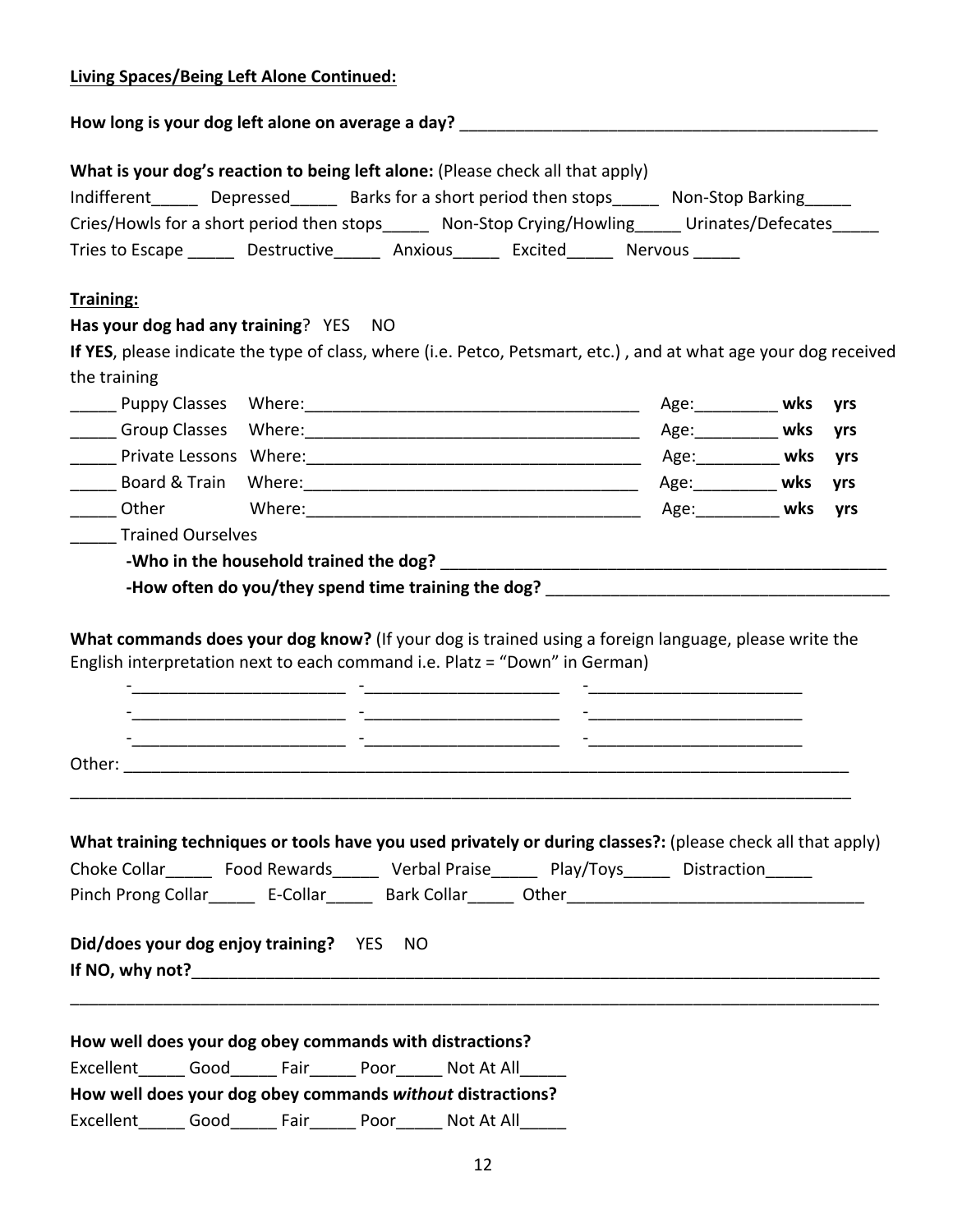# **Behavior: Behavior:**

Does your dog display any of the following behaviors at least 1 time per week: Please mark all that apply. **Does,your,dog,display,any,of,the,following,beh aviors,at,least,1,time,per,week:** Please mark all that apply.

|                                                    | $\mathsf{S}$ | <b>I DON'T KNOW</b> | <b>Mhen P</b><br>resent                                                                                           | <b>When Gone</b>          |
|----------------------------------------------------|--------------|---------------------|-------------------------------------------------------------------------------------------------------------------|---------------------------|
|                                                    |              |                     | How many ti<br>imes /week                                                                                         | -How many times /<br>Neek |
| <b>House Soiling</b>                               |              |                     |                                                                                                                   |                           |
| Destructive Chewing                                |              |                     |                                                                                                                   |                           |
| Digging (In or Outside the home)                   |              |                     |                                                                                                                   |                           |
| <b>Tail Chasing</b>                                |              |                     |                                                                                                                   |                           |
| <b>Excessive Barking/Whinia</b>                    |              |                     |                                                                                                                   |                           |
| Excessive Self-Licking/Chewing                     |              |                     |                                                                                                                   |                           |
| <b>Consumes Non-Faible Objects</b>                 |              |                     |                                                                                                                   |                           |
| Obsessive Behaviors<br>Pacing/Chasing Lights/Other |              |                     |                                                                                                                   |                           |
|                                                    |              |                     | How does your dog react to each of the following: Please mark all that apply. If inapplicable please leave blank. |                           |
|                                                    |              |                     |                                                                                                                   |                           |

| Familiar people at the door          | N/A   NEUTRAL   HAPPY   EXCITED   FEARFUL |  |  | ANS   SARS   SARVISSINE   GROWL   BARK   SARVISSING   SARVIS |  | arte |
|--------------------------------------|-------------------------------------------|--|--|--------------------------------------------------------------|--|------|
|                                      |                                           |  |  |                                                              |  |      |
| Unfamiliar people at the door        |                                           |  |  |                                                              |  |      |
| <b>Familiar people in the home</b>   |                                           |  |  |                                                              |  |      |
| <b>Unfamiliar people in the home</b> |                                           |  |  |                                                              |  |      |
| Familiar people in neutral territory |                                           |  |  |                                                              |  |      |
| while ON leash                       |                                           |  |  |                                                              |  |      |
| Unfamiliar people in neutral         |                                           |  |  |                                                              |  |      |
| territory Shile OFF leash            |                                           |  |  |                                                              |  |      |
| Unfamiliar people in neutral         |                                           |  |  |                                                              |  |      |
| territory Shile ON leash             |                                           |  |  |                                                              |  |      |
| Being approached by unfamiliar       |                                           |  |  |                                                              |  |      |
| people while ON leash                |                                           |  |  |                                                              |  |      |
| Being approached by unfamiliar       |                                           |  |  |                                                              |  |      |
| people synile OFF leash              |                                           |  |  |                                                              |  |      |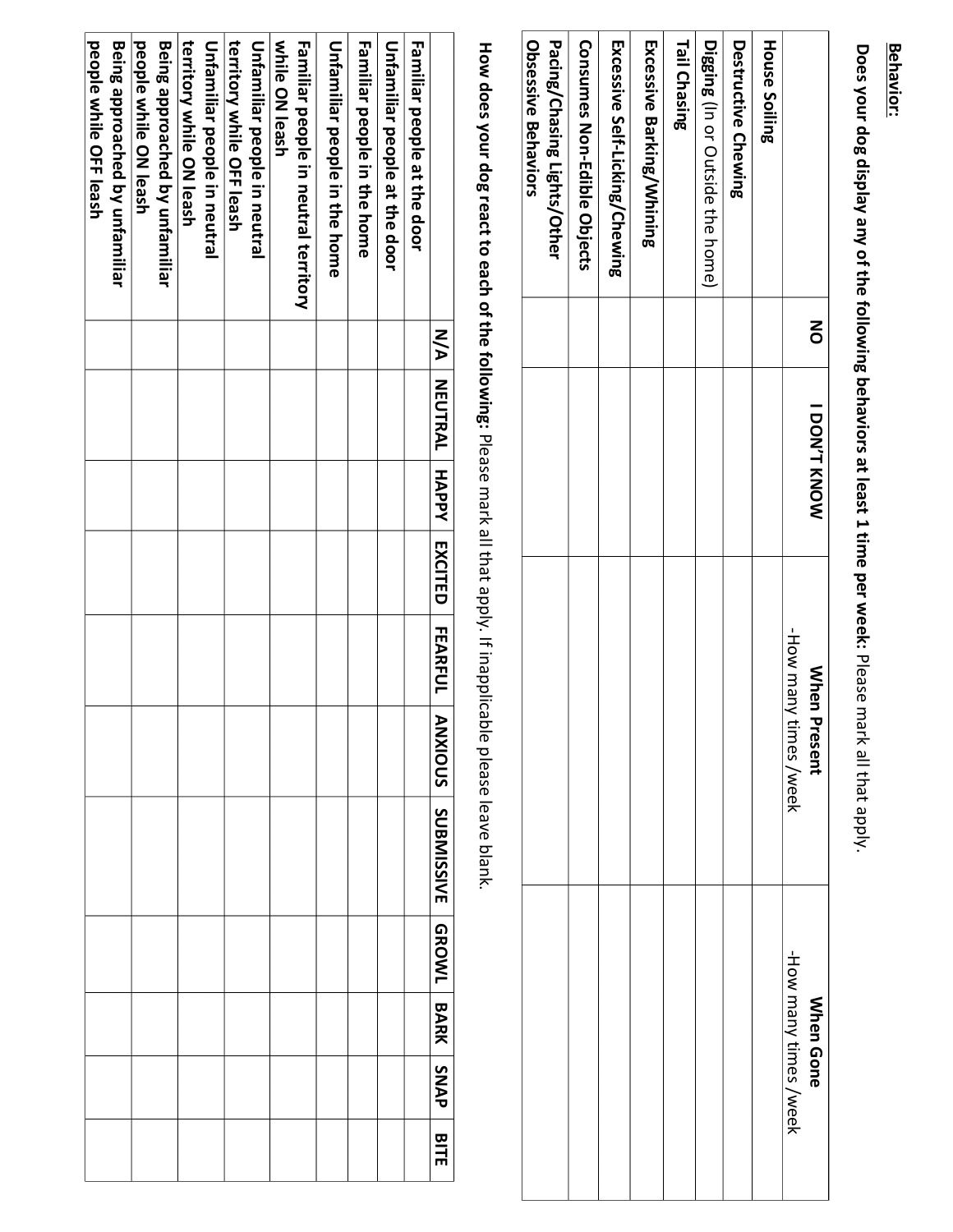How does your dog react to each of the following: Please mark all that apply. If inapplicable please leave blank. **How,does,your,dog,react,to,each,of,the,following:,**Please mark all that apply. If inapplicable please leave blank.

|                                                                                                 | <b>NEUTRAL</b> | HAPPY | <b>EXCITED</b> | FEAR<br>Ξ | <b>ANXIOUS</b> | <b>SUBMISSIVE</b> | <b>GROWL</b> | BARK | SNAP | BITE |
|-------------------------------------------------------------------------------------------------|----------------|-------|----------------|-----------|----------------|-------------------|--------------|------|------|------|
| <b>Infants (Under 1 year)</b>                                                                   |                |       |                |           |                |                   |              |      |      |      |
| Toddlers/Small Children (1-2 XLS)                                                               |                |       |                |           |                |                   |              |      |      |      |
| Children (6-12 yrs)                                                                             |                |       |                |           |                |                   |              |      |      |      |
| Teenagers (13-18 yrs)                                                                           |                |       |                |           |                |                   |              |      |      |      |
| Adults (18 plus)                                                                                |                |       |                |           |                |                   |              |      |      |      |
| Men                                                                                             |                |       |                |           |                |                   |              |      |      |      |
| <b>Women</b>                                                                                    |                |       |                |           |                |                   |              |      |      |      |
| Passing Cars/Trucks/Motorcycles                                                                 |                |       |                |           |                |                   |              |      |      |      |
| Familiar Dogs while ON leash                                                                    |                |       |                |           |                |                   |              |      |      |      |
| <b>Bicycles/Roller Blades/Skateboards</b>                                                       |                |       |                |           |                |                   |              |      |      |      |
| People jogging                                                                                  |                |       |                |           |                |                   |              |      |      |      |
| Being approached by unfamiliar dogs ON leash                                                    |                |       |                |           |                |                   |              |      |      |      |
| Being approached by familiar dogs while OFF                                                     |                |       |                |           |                |                   |              |      |      |      |
| leash                                                                                           |                |       |                |           |                |                   |              |      |      |      |
| leash<br>Being approached by unfamiliar dogs while OFF                                          |                |       |                |           |                |                   |              |      |      |      |
| Cats/Birds/Other small animals                                                                  |                |       |                |           |                |                   |              |      |      |      |
| Person passing while dog is in the yard                                                         |                |       |                |           |                |                   |              |      |      |      |
| Other dog passing while dog is in the yard                                                      |                |       |                |           |                |                   |              |      |      |      |
| Person passing while dog is in the house                                                        |                |       |                |           |                |                   |              |      |      |      |
| Other dog passing while dog is in the house                                                     |                |       |                |           |                |                   |              |      |      |      |
| Vet visits                                                                                      |                |       |                |           |                |                   |              |      |      |      |
| Car rides                                                                                       |                |       |                |           |                |                   |              |      |      |      |
| Strangers outside or approaching the car                                                        |                |       |                |           |                |                   |              |      |      |      |
| Loud noises                                                                                     |                |       |                |           |                |                   |              |      |      |      |
| Thunder                                                                                         |                |       |                |           |                |                   |              |      |      |      |
| <b>Rough housing</b>                                                                            |                |       |                |           |                |                   |              |      |      |      |
| A member of the HOUSEHOLD walking by the dog                                                    |                |       |                |           |                |                   |              |      |      |      |
| while the dog is eating he/she's REGULAR food                                                   |                |       |                |           |                |                   |              |      |      |      |
| A GUEST walking by the dog while the dog is                                                     |                |       |                |           |                |                   |              |      |      |      |
| eating he/she/s REGULAR tood                                                                    |                |       |                |           |                |                   |              |      |      |      |
| while the dog is eating a HIGH VALUE food/treat<br>A member of the HOUSEHOLD walking by the dog |                |       |                |           |                |                   |              |      |      |      |
| A GUEST walking by the dog while the dog is                                                     |                |       |                |           |                |                   |              |      |      |      |
| eating a HIGH VALUE food/treat                                                                  |                |       |                |           |                |                   |              |      |      |      |
|                                                                                                 |                |       |                |           |                |                   |              |      |      |      |